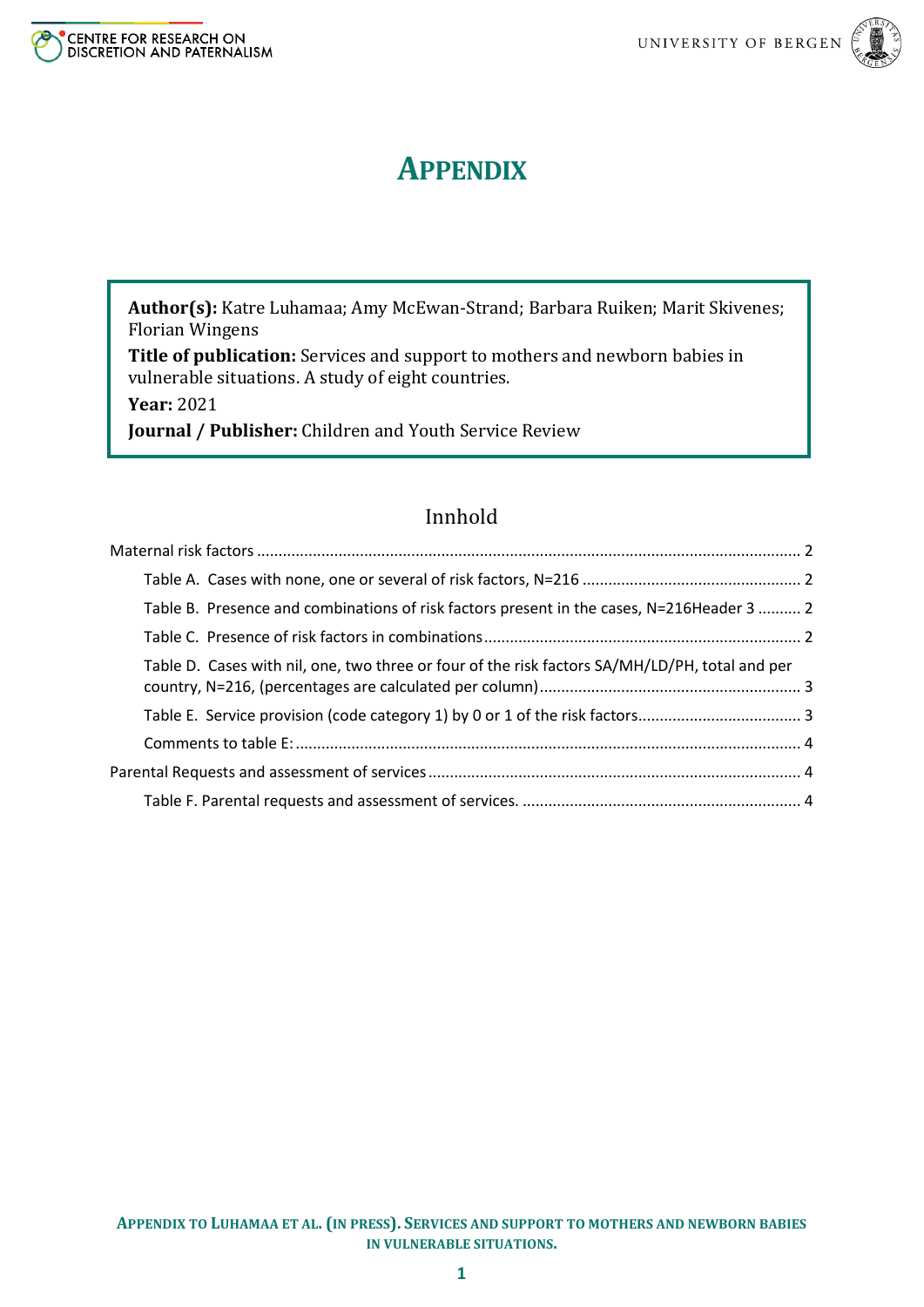



# <span id="page-1-0"></span>**Maternal risk factors**

#### <span id="page-1-1"></span>*Table A. Cases with none, one or several of risk factors, N=216*

| <b>Cases with X risk factors</b> | N   |
|----------------------------------|-----|
| Cases with no risk factors       | 32  |
| Cases with one risk factor       | 124 |
| Cases with two risk factors      | 50  |
| Cases with three risk factors    | 10  |
| Cases with four risk factors     | 0   |
| Total                            | 216 |

### <span id="page-1-2"></span>*Table B. Presence and combinations of risk factors present in the cases, N=216Header 3*

| <b>Factors</b>                                                                                                                                                                                                                                                   | N              |  |  |  |
|------------------------------------------------------------------------------------------------------------------------------------------------------------------------------------------------------------------------------------------------------------------|----------------|--|--|--|
| Cases with no mentioning of parental risk factors                                                                                                                                                                                                                | 32             |  |  |  |
| Cases with only one of the factors                                                                                                                                                                                                                               | 124            |  |  |  |
| SA: Substance abuse – misuse of legal or illegal drugs, or alcohol.                                                                                                                                                                                              | 45             |  |  |  |
| MH: Mental health - serious mental health issues/psychiatric disorders, such as (but not limited to)<br>depression, personality disorder, anxiety, PTSD. Includes also self-harm and suicidality. Some<br>diagnoses are more temporary and other more permanent. |                |  |  |  |
| LD: Cognitive issues / learning difficulties - cases where mother has clear cognitive limitations. This<br>can range from severe learning difficulties to reduced cognitive function.                                                                            | 28             |  |  |  |
| PH: Physical health - mother has a physical disability or somatic illness that influences parenting<br>capacity.                                                                                                                                                 | 2              |  |  |  |
| Cases with two of the factors                                                                                                                                                                                                                                    | 50             |  |  |  |
| $SA + MH$                                                                                                                                                                                                                                                        | 28             |  |  |  |
| $SA + LD$                                                                                                                                                                                                                                                        | $\overline{2}$ |  |  |  |
| $SA + PH$                                                                                                                                                                                                                                                        | 0              |  |  |  |
| $MH + LD$                                                                                                                                                                                                                                                        | 14             |  |  |  |
| $MH + PH$                                                                                                                                                                                                                                                        | $\overline{2}$ |  |  |  |
| $LD + PH$                                                                                                                                                                                                                                                        | 4              |  |  |  |
| Cases with three of the factors                                                                                                                                                                                                                                  | 10             |  |  |  |
| $SA + MH + LD$<br>$\blacksquare$                                                                                                                                                                                                                                 | 6              |  |  |  |
| $SA + MH + PH$                                                                                                                                                                                                                                                   | $\mathbf{1}$   |  |  |  |
| $SA + LD + PH$<br>$\overline{\phantom{a}}$                                                                                                                                                                                                                       | 0              |  |  |  |
| $MH + LD + PH$                                                                                                                                                                                                                                                   | 3              |  |  |  |
| <b>Cases with four factors</b>                                                                                                                                                                                                                                   | 0              |  |  |  |
| <b>Total</b>                                                                                                                                                                                                                                                     | 216            |  |  |  |

#### <span id="page-1-3"></span>*Table C. Presence of risk factors in combinations*

| <b>Cases with no risk factors</b> | 32  |                                 |                                                 |
|-----------------------------------|-----|---------------------------------|-------------------------------------------------|
|                                   |     | This factor in combination with | Total cases mentioning a risk factor (solely or |
| <b>Cases with one risk factor</b> | 124 | other risk factors              | in combination)                                 |
| SA                                | 45  | 37                              | 82                                              |
| MH                                | 49  | 54                              | 103                                             |
| l D                               | 28  | 29                              | 57                                              |
| PН                                |     |                                 |                                                 |

**APPENDIX TO LUHAMAA ET AL. (IN PRESS). SERVICES AND SUPPORT TO MOTHERS AND NEWBORN BABIES IN VULNERABLE SITUATIONS.**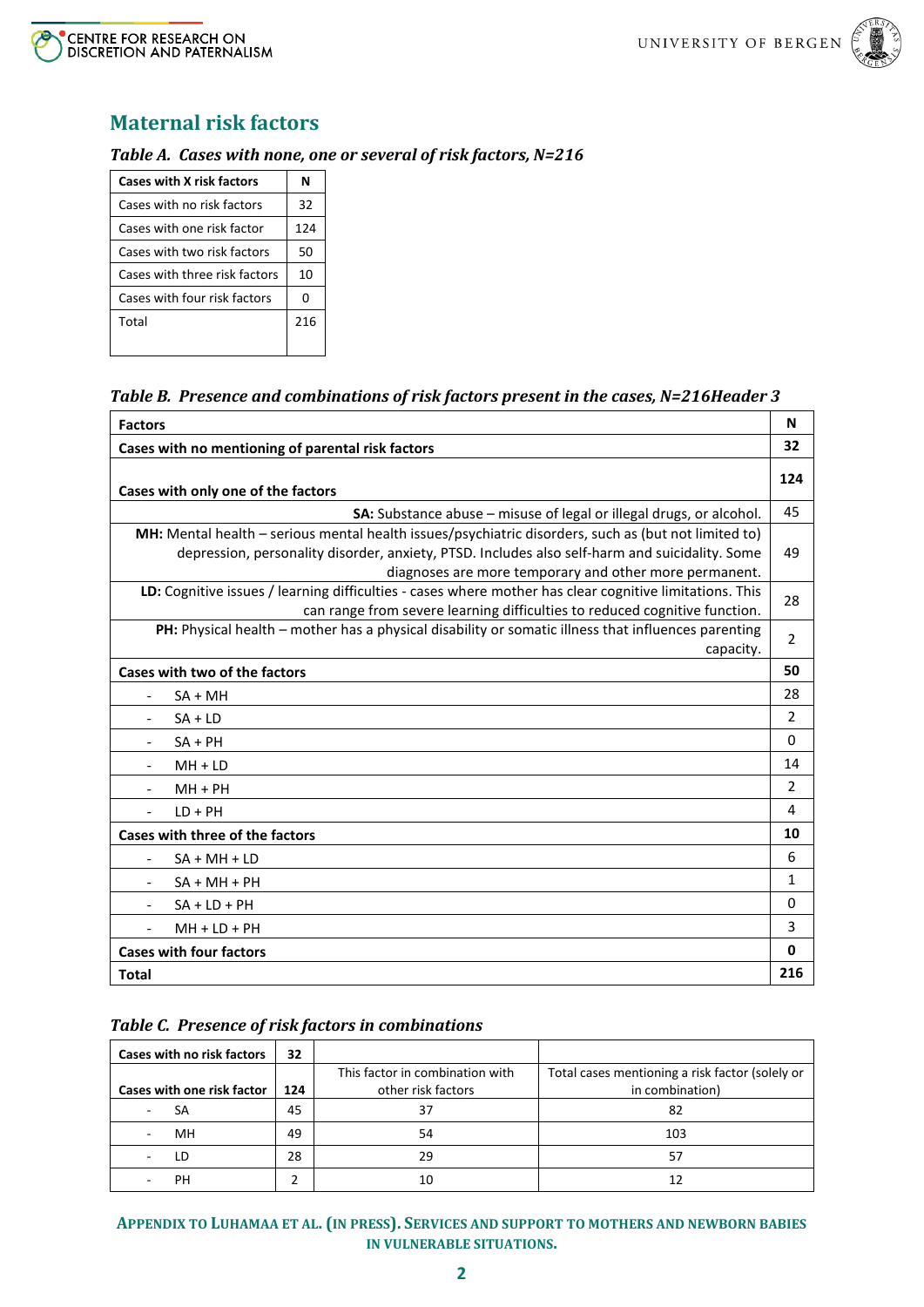

| per country, N=210, [percentages are calculated per column) |              |                |             |                          |                |          |                |        |                |  |
|-------------------------------------------------------------|--------------|----------------|-------------|--------------------------|----------------|----------|----------------|--------|----------------|--|
|                                                             | <b>Total</b> | Austria        | England     | Estonia                  | <b>Finland</b> | Germany  | <b>Ireland</b> | Norway | <b>Spain</b>   |  |
| Total                                                       | 216          | 24             | 14          | 17                       | 25             | 27       | 17             | 76     | 16             |  |
| <b>Cases with none</b>                                      | 32           | 5              | 4           | 0                        | 5              | 4        | 2              | 8      | 4              |  |
| of the 4                                                    | 15 %         | 21%            | 29 %        | $\overline{\phantom{0}}$ | 20 %           | 15 %     | 12 %           | 11 %   | 25 %           |  |
| Cases with only                                             | 124          | 13             | 9           | 13                       | 14             | 18       | 9              | 41     | $\overline{7}$ |  |
| one factor                                                  | 57 %         | 54 %           | 64 %        | 76 %                     | 56 %           | 67%      | 53 %           | 54 %   | 44 %           |  |
| Cases with 2                                                | 50           | 4              | $\mathbf 1$ | $\overline{2}$           | 4              | 5        | 5              | 24     | 5              |  |
| of the factors                                              | 23 %         | 17%            | 7 %         | 12 %                     | 16 %           | 19%      | 29 %           | 32 %   | 31%            |  |
| Cases with 3                                                | 10           | $\overline{2}$ | $\Omega$    | $\mathcal{P}$            | $\overline{2}$ | $\Omega$ | 1              | 3      | $\Omega$       |  |
| of the factors                                              | 5 %          | 8%             | ٠           | 12%                      | 8%             | Ξ.       | 6 %            | 4 %    |                |  |
| <b>Cases with all</b><br>4 factors                          | 0            |                |             |                          |                |          |                |        |                |  |

<span id="page-2-0"></span>*Table D. Cases with nil, one, two three or four of the risk factors SA/MH/LD/PH, total and per country, N=216, (percentages are calculated per column)*

<span id="page-2-1"></span>

|  | Table E. Service provision (code category 1) by 0 or 1 of the risk factors |  |  |
|--|----------------------------------------------------------------------------|--|--|
|  |                                                                            |  |  |

|                                                                | Part 1: risk factor prevalence by country |                              |                |                |                |                                                                 |                          |                              |              |
|----------------------------------------------------------------|-------------------------------------------|------------------------------|----------------|----------------|----------------|-----------------------------------------------------------------|--------------------------|------------------------------|--------------|
| No or singular risk factor<br>% by N=judgements per<br>country | <b>Total</b>                              | Austria                      | <b>England</b> | <b>Estonia</b> | <b>Finland</b> | Germany                                                         | <b>Ireland</b>           | Norway                       | Spain        |
|                                                                | 216                                       | 24                           | 14             | 17             | 25             | 27                                                              | 17                       | 76                           | 16           |
| 0 factors                                                      | 32                                        | 5                            | 4              | 0              | 5              | 4                                                               | $\overline{2}$           | 8                            | 4            |
|                                                                | 15 %                                      | 21%                          | 29 %           | $\mathbb{L}$   | 20%            | 15 %                                                            | 12%                      | 11%                          | 25 %         |
| 1 factor: SA                                                   | 45                                        | 4                            | 3              | 9              | $\overline{7}$ | $\overline{7}$                                                  | 8                        | 3                            | 4            |
|                                                                | 21%                                       | 17%                          | 21%            | 53 %           | 28%            | 26 %                                                            | 47 %                     | 4 %                          | 25 %         |
| 1 factor: MH                                                   | 49                                        | 5                            | 4              | $\mathbf{1}$   | 5              | 9                                                               | $\Omega$                 | 24                           | $\mathbf{1}$ |
|                                                                | 23 %                                      | 21 %                         | 29 %           | 6%             | 20%            | 33 %                                                            | $\overline{\phantom{a}}$ | 32%                          | 6%           |
| 1 factor: LD                                                   | 28                                        | $\overline{4}$               | $\overline{2}$ | 3              | $\mathbf{1}$   | $\overline{2}$                                                  | $\mathbf{1}$             | 14                           | $\mathbf{1}$ |
|                                                                | 13 %                                      | 17%                          | 14 %           | 18%            | 4 %            | 7%                                                              | 6%                       | 18%                          | 6%           |
| 1 factor: PH                                                   | $\overline{2}$                            | 0                            | $\mathbf 0$    | $\mathbf 0$    | $\mathbf{1}$   | $\mathbf 0$                                                     | $\Omega$                 | $\mathbf 0$                  | $\mathbf{1}$ |
|                                                                | 1%                                        | $\overline{\phantom{a}}$     |                | $\sim$         | 4 %            | $\overline{\phantom{a}}$                                        | $\bar{\phantom{a}}$      | $\sim$                       | 6%           |
|                                                                |                                           |                              |                |                |                | Part 2: Service provision by risk factor prevalence and country |                          |                              |              |
| <b>Category I Services</b>                                     | 191                                       | 19                           | 14             | 13             | 25             | 17                                                              | 17                       | 75                           | 11           |
| % by N=judgements per<br>country                               | 88%                                       | 79 %                         | 100 %          | 76 %           | 100 %          | 63 %                                                            | 100 %                    | 99 %                         | 69%          |
| 0 factors                                                      | 26                                        | $\overline{4}$               | 4              | 0              | 5              | $\mathbf{1}$                                                    | $\overline{2}$           | $\overline{7}$               | 3            |
| % by N=judgements with<br>0 risk factors                       | 81%                                       | 80%                          | 100 %          | $\blacksquare$ | 100 %          | 25 %                                                            | 100 %                    | 88%                          | 75 %         |
| 1 factor: SA                                                   | 39                                        | 3                            | 3              | $\overline{7}$ | $\overline{7}$ | 5                                                               | 8                        | 3                            | 3            |
| % by N=judgements with<br>only SA risk factor                  | 87%                                       | 75 %                         | 100 %          | 78 %           | 100 %          | 71%                                                             | 100 %                    | 100 %                        | 75 %         |
| 1 factor: MH                                                   | 45                                        | $\overline{\mathbf{4}}$      | $\overline{4}$ | 0              | 5              | $\overline{7}$                                                  | 0                        | 24                           | $\mathbf{1}$ |
| % by N=judgements with<br>only MH risk factor                  | 92%                                       | 80%                          | 100 %          | 0%             | 100 %          | $\overline{\phantom{a}}$                                        | $\overline{\phantom{0}}$ | 100 %                        | 25 %         |
| 1 factor: LD                                                   | 24                                        | 3                            | $\overline{2}$ | $\overline{2}$ | $\mathbf{1}$   | 0                                                               | $\mathbf{1}$             | 14                           | $\mathbf{1}$ |
| % by N=judgements with<br>only LD risk factor                  | 86 %                                      | 75 %                         | 100 %          | 67%            | 100 %          | $\frac{1}{2}$                                                   | 100 %                    | 100 %                        | 100 %        |
| 1 factor: PH                                                   | $\mathbf{1}$                              | 0                            | 0              | 0              | $\mathbf{1}$   | 0                                                               | 0                        | 0                            | $\mathbf 0$  |
| % by N=judgements with<br>only PH risk factor                  | 50%                                       | $\qquad \qquad \blacksquare$ |                | $\blacksquare$ | 100 %          | $\qquad \qquad \blacksquare$                                    |                          | $\qquad \qquad \blacksquare$ |              |

**APPENDIX TO LUHAMAA ET AL. (IN PRESS). SERVICES AND SUPPORT TO MOTHERS AND NEWBORN BABIES IN VULNERABLE SITUATIONS.**